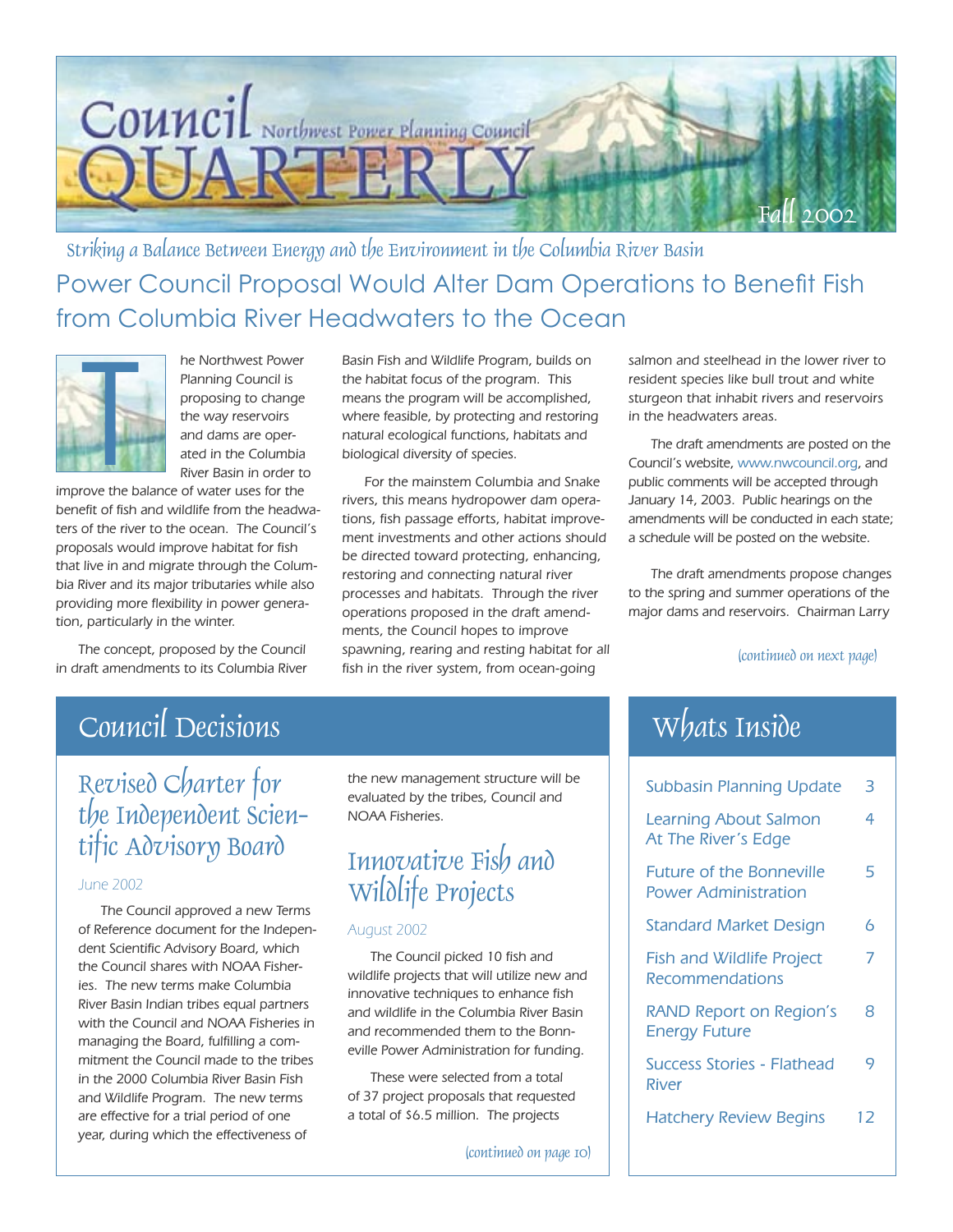### Power Council Proposal

(continued from front page)

Cassidy said that because most of the Council members believe the biological benefits of spring flow augmentation for migrating salmon and steelhead have not been well-documented, the draft amendments propose to shift some of the water currently used for that purpose to the winter.

Shifting the water in this way would improve hydrosystem flexibility, which would help in the event of future power emergencies, and could result in increased hydropower sales. If so, more money would be available to finance elements of the Council's program, such as prioritized projects, Cassidy said. Under the Council's proposal, reservoirs would refill by the end of June.

For the summer, the Council proposes to release flow augmentation water from upriver reservoirs over a longer period of time – May through September, rather than the current May through August. This would improve habitat conditions for reservoir- and riverdwelling populations in the headwaters and make more water available to augment flows

(continued on next page)

2 3

### The Northwest Power Planning Council's Draft Mainstem Amendments

The mainstem plan will consider ways in which the hydrosystem operations, called for in the biological opinions, could be adjusted so that they meet not only the needs of ESA-listed stocks, but the requirements of the Northwest Power Act, which has a broader mandate. The plan proposes specific revisions focused on benefiting additional species and additional power system flexibility.

| <b>Areas</b>                                    | <b>Actions</b>                                                                                                                                                                                                                                                                                                                                                                                                                                                                                                                                                                                                                                                                                                                                                                                                                                                                                                                                                                                                                                                                                                                                                                                                                                                                                           | Compared to the Biop                                                                                                                                                                                                                                                                                                                                                                                 |
|-------------------------------------------------|----------------------------------------------------------------------------------------------------------------------------------------------------------------------------------------------------------------------------------------------------------------------------------------------------------------------------------------------------------------------------------------------------------------------------------------------------------------------------------------------------------------------------------------------------------------------------------------------------------------------------------------------------------------------------------------------------------------------------------------------------------------------------------------------------------------------------------------------------------------------------------------------------------------------------------------------------------------------------------------------------------------------------------------------------------------------------------------------------------------------------------------------------------------------------------------------------------------------------------------------------------------------------------------------------------|------------------------------------------------------------------------------------------------------------------------------------------------------------------------------------------------------------------------------------------------------------------------------------------------------------------------------------------------------------------------------------------------------|
| Objectives for<br>the Mainstem                  | The draft mainstem plan includes a set of cost effective measures intended to protect, mitigate, and enhance<br>all the fish and wildlife of the Columbia River Basin that have been affected by the development, operation,<br>and management of the hydrosystem.                                                                                                                                                                                                                                                                                                                                                                                                                                                                                                                                                                                                                                                                                                                                                                                                                                                                                                                                                                                                                                       | May require federal agency flexibility<br>or changes in the implementation of<br>the biological opinions.                                                                                                                                                                                                                                                                                            |
| <b>Water</b><br>Management                      | Systemwide water management, including flow augmentation from storage reservoirs, should balance<br>the needs of anadromous species with those of resident fish species, and the needs of migrating fish<br>with those of spawning and rearing fish.<br>(Language noted in draft amendments not to imply the Council is advocating dam breaching on the<br>lower Snake River. The Council supports the 2000 BiOp's 3, 5 and 8 year reviews of listed fish recovery<br>efforts, to include offsite ESA mitigation efforts upstream of the lower Snake River dams.)                                                                                                                                                                                                                                                                                                                                                                                                                                                                                                                                                                                                                                                                                                                                        | Does not support the spring and<br>summer flow targets in the NOAA<br>Fisheries 2000 Biological Opinion<br>due to lack of evidence that they are<br>related to survival within the range<br>of the agency's control, given res-<br>ervoir and other hydrosystem con-<br>straints. Proposes a rigorous evalua-<br>tion of the BiOp flow targets.                                                      |
| Spill                                           | Proposes an immediate and comprehensive evaluation to determine the optimum spill level for each<br>project to increase survival (or at least not decrease it) while achieving greater efficiencies that would<br>save energy and money. A rigorous evaluation of the costs and effectiveness of spillway passage at<br>each dam should be conducted to determine when and how much to spill.                                                                                                                                                                                                                                                                                                                                                                                                                                                                                                                                                                                                                                                                                                                                                                                                                                                                                                            | Does not propose a change in cur-<br>rent spill operations.                                                                                                                                                                                                                                                                                                                                          |
| Fish Passage                                    | Calls for an aggressive look at the removable spillway weirs as another way to spill and generate<br>power more efficiently. Supports ongoing tests by the Corps of Engineers of surface bypass systems at<br>the dams to aid juvenile fish passage, and also ongoing efforts to improve fish passage at the dams by<br>relocating bypass outfalls, modifying turbines, and researching fish diseases at fish passage facilities.                                                                                                                                                                                                                                                                                                                                                                                                                                                                                                                                                                                                                                                                                                                                                                                                                                                                        | Does not differ from BiOp.                                                                                                                                                                                                                                                                                                                                                                           |
| River<br>Operations<br>and Flow<br>Augmentation | Spring River Operations: Highest priority would be to refill upriver storage reservoirs by the end of<br>June; calls for a 95 percent probability of refill. Eliminates the BiOp requirement of April 10 flood<br>control elevation, allowing deeper draft of reservoirs in winter. More water would be available in<br>the winter months for power generation and the corresponding drop in reservoirs would be filled by<br>runoff. This would have the effect of reducing spring flows by about 10 percent in most years.<br>Summer River Operations: In general, would stretch out the BiOp flow augmentation volume releases<br>from May through September. Would also reduce the total amount released from Hungry Horse<br>and Libby (except in lower 20 percent of water years) and Grand Coulee (in all years). Would cause<br>water to be released at a slower, steadier rate through the summer, more like a natural hydrograph,<br>providing benefits for resident fish in upriver storage reservoirs and in areas immediately below the<br>dams without adversely affecting salmon and steelhead populations in the lower regions of the basin.<br>Would reduce flows in the lower river in July and August, in the 10 percent or so range in August;<br>would increase flows in September. | Calls for elimination of the BiOp<br>target of reservoir refill to within<br>one-half foot of the upper flood<br>control rule curve by April 10.<br>BiOp volumes are greater at Hungry<br>Horse, Libby, and Grand Coulee.<br>The draft mainstem plan spreads<br>the release of the volume out at all<br>four projects (including Dworshak),<br>and reduces the total amount of<br>flow augmentation. |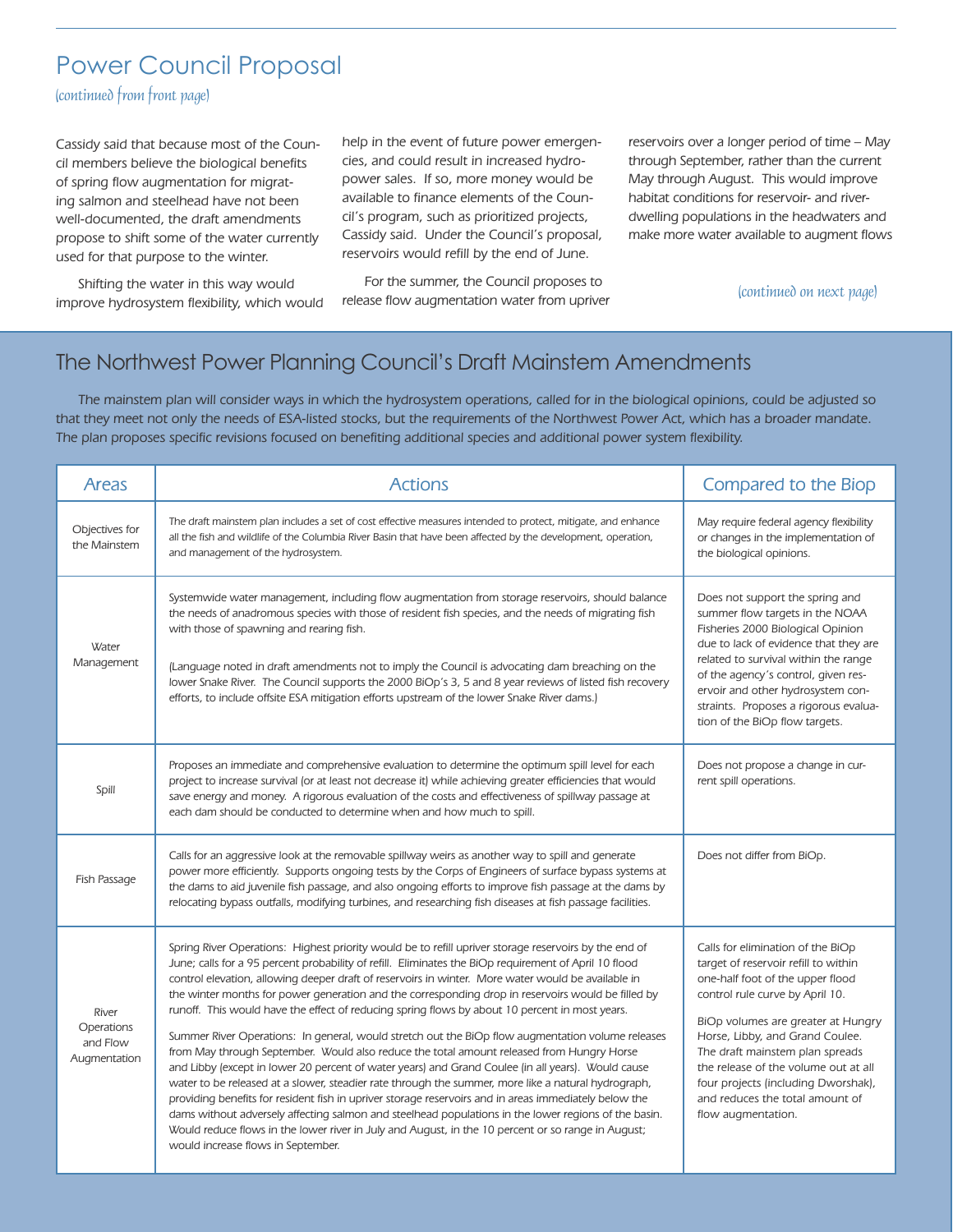### Power Council Proposal

(continued from previous page)

for salmon and steelhead populations that migrate to and from the ocean in September.

In a sense, the spring operations set up the summer operations, with full reservoirs being available for flow augmentation by the end June. The Council believes this whole-basin, reservoir-focused approach will achieve a better balance of water uses and river operations for the benefit of all fish and wildlife, and hydropower generation, in the Columbia River Basin.

 "We know our draft amendments will be controversial because we propose to change the status-quo dam operations. But we acknowledge that there are significant questions about the fish benefits of spring flow augmentation," Cassidy said. "These are draft proposals, and we want to hear from all of the region's state, federal and tribal fish managers, as well as others affected by the hydrosystem, before we make our final decision. It is imperative that all interested parties weigh in with solid science to support or reject our proposals in order to help us make our decision. All Council members are committed to basing our decisions on the best available science."

The headwaters-down approach in the draft amendments represents a shift from the

"It is imperative that all interested parties weigh in with solid science to support or reject our proposals in order to help us make our decision. All Council members are committed to basing our decisions on the best available science."

*Larry Cassidy Council Chair*

Council's current fish and wildlife program by relaxing spring flows and spreading the available augmentation water over a longer period time through the summer. The draft amendments also are a shift away from the river operations required by the 2000 Biological Opinion on hydropower operations issued by NOAA Fisheries on behalf of threatened and endangered species of salmon. The Council proposes, for example, to eliminate a Biological Opinion requirement that storage reservoirs fill to a certain level by April 10 each year. This would allow some of the water to be shifted to winter uses, as the draft amendments propose.

 "We expect a strong response from the public to our proposals for river operations and to the other elements of the draft amendments, as well," Cassidy said. "Because the Council is a planning agency, and because all four Northwest states are equally represented, the Council is the proper place for this debate."

The draft mainstem amendments also account for the impact of the recommended river and dam operations on the region's power supply and include a paper on the subject, which is part of the amendments package for public comment. The Council is required by the Northwest Power Act of 1980 to protect, mitigate and enhance all fish and wildlife of the Columbia River Basin that have been affected by hydropower while also assuring the Pacific Northwest an adequate, efficient, economical and reliable power supply.

# Fall Subbasin Planning Update

In early August, the Council announced its request for recommendations for subbasin plans, locally developed plans that will identify and prioritize fish and wildlife efforts in the Columbia River Basin. Key information in the request for recommendations includes the schedule for submitting subbasin plan recommendations; the criteria to be met in order to receive funding for plan development; and the review and adoption process, including the elements in the scientific review.

Technical outreach to planning groups began in September with workshops in Kalispell, Montana, continuing into October with meetings in Hood River, Oregon and Yakima, Washington. The workshops have been an effective way to educate local technical teams about the assessment products and provide guidance on the aquatic and terrestrial components of the plan. The Council has approved the following workplans for these subbasins: the Kootenai, Flathead, Deschutes, and 11 plans administered by the Lower Columbia Fish Recovery Board. The Council is due to consider the Hood plan in November, and other plans are also scheduled for submission in December.

As subbasin planning continues to evolve, the Council has been working on options for revising the current schedule and for identifying the specific steps involved in the review and adoption process. The Council's website has also tried to make it

easier for people to find the information they need, by state. For example, the Oregon Subbasin Planning Coordination Group recently finalized their Oregon Specific Guidance document, now available on the website for use within Oregon subbasins. New website features also include a tracking system to monitor the progress for each subbasin in the planning process, and the web address is easy to remember: www.subbsins.org.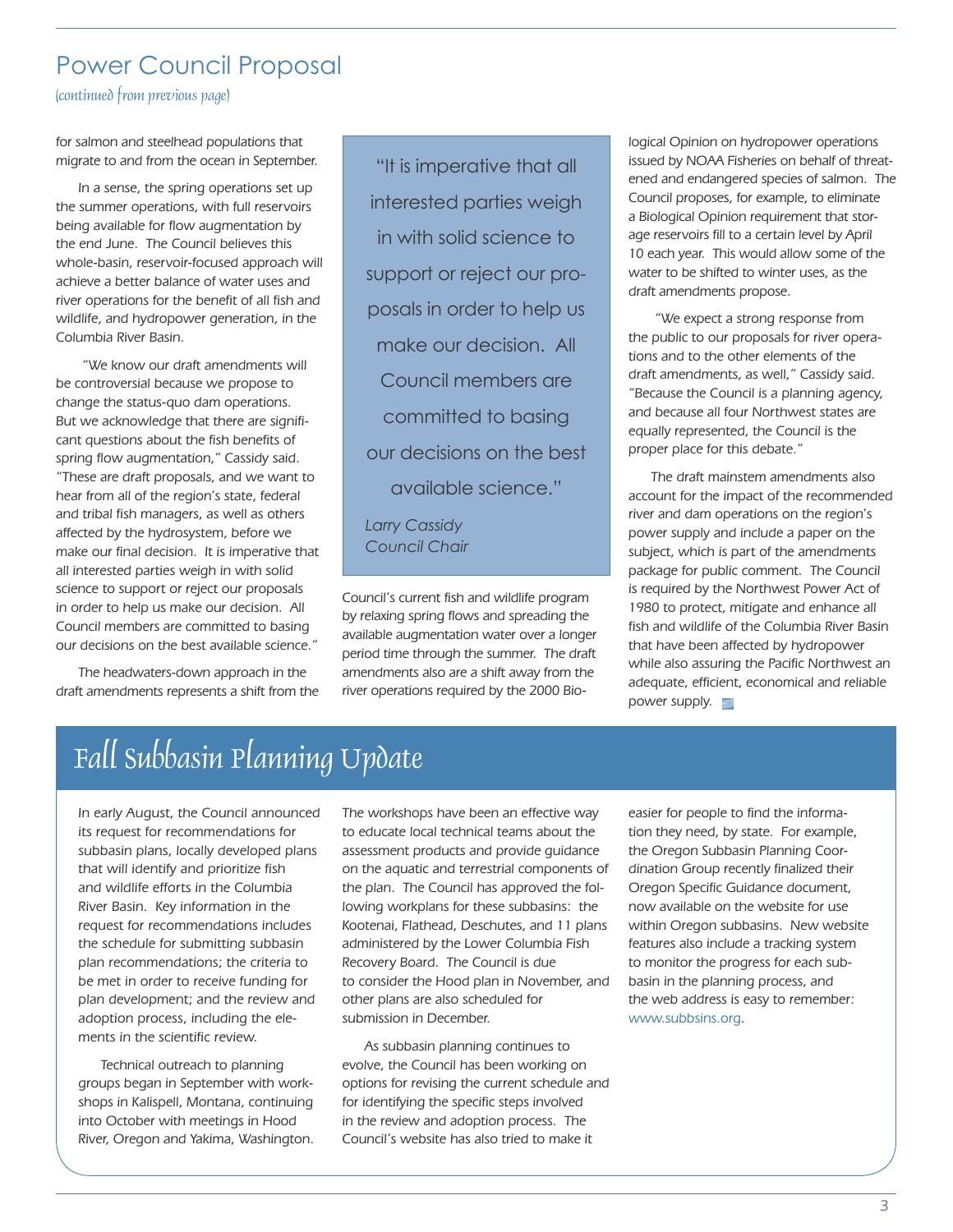### Learning About Salmon at the River's Edge

very September for the past 12 years, groups of school children have taken a trip to the Cle Elum River to observe for themselves spawning spring chinook salmon. It's part of an innovative educational program, funded through the Northwest Power Planning Council's fish and wildlife program with grant money from the Bonneville Power Administration. The Environmental Education Program is housed in the Bureau of Reclamation, which also provides in-kind support. The program brings scientific expertise and resources to teachers and classrooms throughout the Yakima Basin in Washington State in the belief that "experience teaches." E

On this day in the last week of the month, Julie Larson, the program's coordinator, and Bob Tuck, a veteran fisheries biologist and technical consultant for the program, lead three classes of third-graders from Stewart Elementary School in Ellensburg down to the river to see the salmon complete the last phase of their lives and hear about the life cycle of the fish.

As the children walk single file along the narrow bank of the river, they can see fish rippling just beneath the surface of the water. They are clearly thrilled to see

"The field trip itself requires a good deal of coordination and planning, but it's an effort the teachers are happy to make for the educational value it brings to their students." *Julie Larson*

*Program Coordinator*

some that are spawning, and a few females digging their redds, or "nests." Once in a while, they see a dead salmon in the shallow water near shore. The students already know about redds and are not surprised to see the dead fish; they've been studying the life cycle of salmon since school began.

Once settled, theater-style, on the sloping shoreline, Bob describes the salmon's



Students from Stewart Elementary School in Ellensburg enjoy the river's sights and flora. (continued on next page)

journey and what is happening to their bodies as they migrate back to their natal rivers. The culmination of his talk will be a quick dissection of a dead salmon to view the inside of the body. It is a prospect that, curiously enough, enthralls the young students. Everyone wants to hold the fish.

Bob asks questions about the salmons' migration: Where do they go in the ocean? What kinds of animals eat salmon? How can you tell a male from a female? How can you tell how old a fish is? The children know the answers to most of the questions and have good questions for Bob in return.

"Why doesn't the milt get washed away?" asks one girl. Bob explains that because the female digs her redd deep enough, the water is still and undisturbed by the rushing current. It's why, he illustrates with a female fish, her tail is nearly white the skin has worn away from excavating the abrasive rocks.

What the students discover on their trip to the river is the physical reality behind the facts they have read about. They experience the wonder of the fish itself and its connection to the beauty of the river; how, during its life it is an important source of food for all manner of aquatic and wild life; and in death, it nourishes the surrounding forest of trees. For many of these young people, it is their first time outdoors, and it makes a lasting impression. The adults that accompany the students, their teachers and a few parents, are equally taken with their field experience. The program works to enhance the schoolroom experience in other ways, too. Classes receive salmon eggs that students care for and hatch, monitoring them in tanks until they are released by the students into the river. Other class projects emphasize problem solving, critical thinking, evaluation skills, data collection, scientific methodology, and related science knowledge. The program's content also enables teachers to integrate social studies with science, as children learn the lesson of caring for the streams and rivers in their community.

More than 250 teachers throughout the Yakima area have been trained, and each year over 5,000 students, kindergarten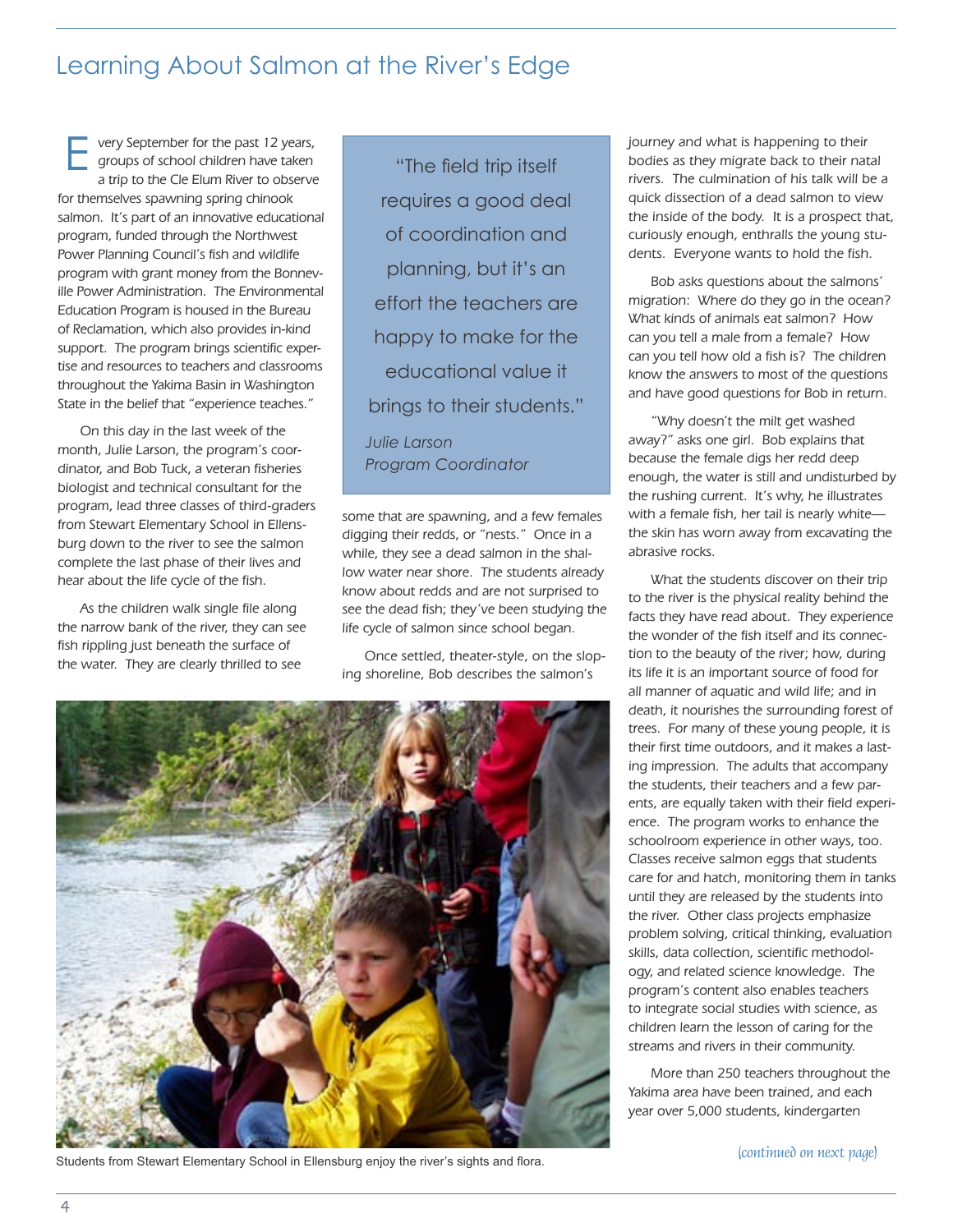### Learning About Salmon

(continued from previous page)

through high school, are involved in handson activities that help them learn about their local watershed. As Julie points out, "The field trip itself requires a good deal of coordination and planning, but it's an effort the teachers are happy to make for the educational value it brings to their students."

The program's annual budget covers salaries, technical and administrative support, and transportation so teachers can participate in field trips about water quality in several locations around the basin. Perhaps even more important, the program is a link between schools and experts from state and federal agencies, and private businesses. The list of partnerships is impressive: Washington Department of Fish and Wildlife; U.S. Fish and Wildlife Service; irrigation districts;

U.S. Forest Service; Washington State University Cooperative Extension; Pacific Power & Light; North Yakima Conservation District; Boise Cascade; Washington Department of Ecology; Yakama Nation; private land owners; Trendwest; and the City of Yakima. As one teacher put it, "One of the strengths of this program is that it is a good 'clearinghouse' for information and resources…one call to Julie was all we needed to put us in touch with the right people, with the right resources to best help our students."

The program provides expertise, materials, training, field experience, and professional mentoring to teachers on a wide range of subjects including salmon life cycle, stream hydrology, wetlands, riparian habitat functions, monitoring of water quality, and

understanding the array of water needs in their community like reservoirs, irrigation and agricultural uses, industrial and hydroelectric. Class projects cover a broad range of interdisciplinary skills, from math and science investigations to language arts, journal writing, historical research on the watershed, civics, economics and responsible citizenship.

Perhaps the most telling evidence of the program's success is the enthusiasm it inspires in students, instilling them with the knowledge that they will be stewards of the environment one day. Walking back from the river, one student asks of his classmate, "What did you like better, Leavenworth [hatchery] or today?" His friend replied without hesitation, "This was the best!"

### The Council and Bonneville Conclude Public Hearings on Bonneville's Future

t the end of September the Northwest Power Planning Council and the Bonneville Power Administration concluded a series of public meetings to hear from the region how electricity from the Federal Columbia River Power System should be marketed after 2006. A

The regional discussion about the future of Bonneville has been going on for several years, including a dialogue among the four Northwest governors that began in the winter of 2001. The heightened level of regional interest, and the recently concluded series of public meetings across all four states, were triggered by a proposal developed by a joint utility group that believes the region's electricity needs can be better served by fundamentally altering Bonneville's role in marketing federal power. Regardless of the final outcome of the discussion, the proposal is potentially the most significant change since Congress passed the Northwest Power Act in 1980.

The public process and comment period began last June and closed on October 18. The meetings were intended to engage the participation of a broad and diverse cross section of interests, and were well attended in all the locations. In addition to soliciting written proposals and comments, the Council and Bonneville conducted six

public meetings throughout the Northwest. Meetings were held in Pasco, Washington; Missoula, Montana; Spokane, Washington; Seattle, Washington; Boise, Idaho; and Portland, Oregon.

Along with the joint utility group's

"...the proposal is potentially the most significant change since Congress passed the Northwest Power Act in 1980"

proposal, three other proposals were also presented at the meetings: 1) The public interest groups' proposal focused on fish and wildlife, conservation and renewables; 2) Alcoa's proposal for Bonneville service to Alcoa after 2006; and 3) the United Steelworkers Union's proposal addressing Bonneville service to the aluminum industry overall.

The public interest groups offered a variety of recommendations, including that Bonneville retain more authority over river operations than it would have under the

joint utilities' proposal, even where that retained authority exceeds that required by Bonneville to meet its obligations under the 2000 biological opinions. They also recommend that the region's future electricity load growth be satisfied through a combination of conservation and renewable resources. Alcoa's proposal is for Bonneville to supply Alcoa with 700 average megawatts of power and that Alcoa acquire a new power source, the output of which it would sell to Bonneville at cost (including a return on investment) and then repurchase at Bonneville's melded rate. The steelworkers' proposal would result in the aluminum Direct Service Industry customers (DSIs) each receiving access to a minimum of 100 megawatts of power from Bonneville at melded rates, plus 50 megawatts for nonsmelter loads.

All of the proposals submitted to the Council and presented at the public meetings are posted on the Council's website, www.nwcouncil.org.

The Council will synthesize the information presented at the meetings and in the written comments, and formulate its own recommendations to Bonneville later this fall.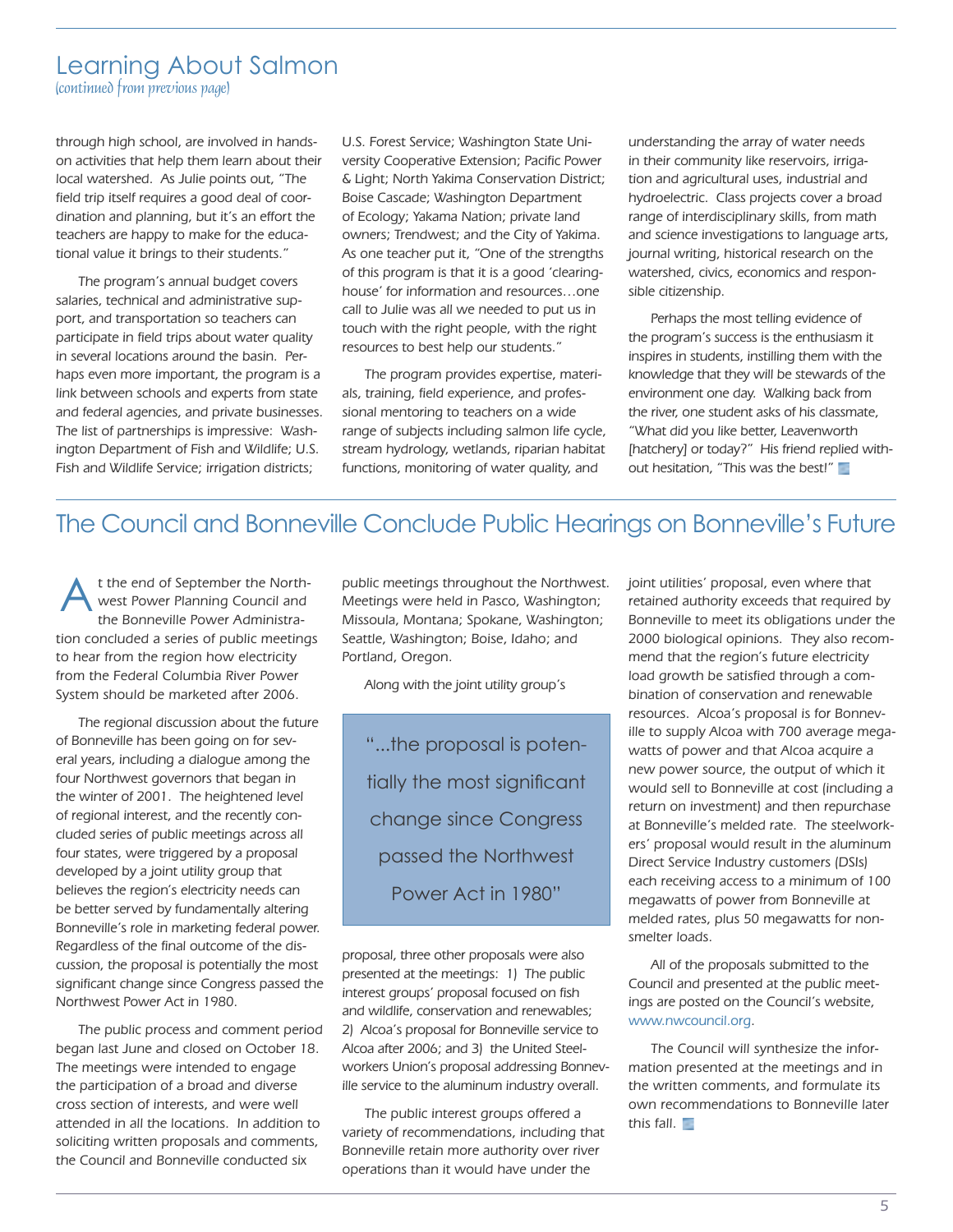### Northwest States Split Over Federal Proposal for a One-Size-Fits-All Electricity Market Design

The Federal Energy Regulatory Commission is moving ahead with the deregulation of the nation's electricity industry with a plan to standardize the sale and transmission of electricity across the nation to ensure fair competition and monitor wholesale markets to protect ratepayers from the kind of manipulation that occurred in California in 2000 and 2001.

FERC's plan is called Standard Market Design, and it represents the third major policy change promulgated by the federal agency since the National Energy Policy Act of 1992 authorized the deregulation of the nation's electricity industry. The others were Order 888 in 1996, and Order 2000 in 1999. Order 888 required open access to high-voltage transmission lines, and Order 2000 set the groundwork for regional organizations to manage the transmission lines.

With the current order, FERC has a vision of a standard design for wholesale electricity markets that would ensure stability and cost reduction through new rules and incentives. Judging by the lively debate it has attracted among the nation's state energy regulatory agencies, including those in the Northwest, it is anything but a sure thing.

FERC intends its Standard Market Design to 1) create genuine wholesale competition, including a market-monitoring function to protect consumers; 2) improve the efficiency of transmission; 3) send the right price signals to encourage much-needed investments in transmission facilities and generating plants; and 4) generally give wholesale power customers more choices.

At the same time, Northwest utilities, state regulatory commissions, the Bonneville Power Administration and other interested parties have been working to design a Northwest transmission organization — it is called RTO West — in response to FERC's Order 2000. Northwest state regulatory agencies are split over Standard Market Design, with Oregon and Montana generally supporting it and Idaho and Washington generally opposing it. All of the states support the ongoing effort to develop RTO West as an alternative to Standard Market Design. In October, the Northwest Power Planning Council heard from commissioners of the state regulatory agencies in an open discussion about Standard Market Design.

Marilyn Showalter, chair of the Washington Utilities and Transportation Commission, said the FERC plan "is a radical transformation of the electricity system in this nation and would seriously disrupt the way electricity is provided in the Northwest." She said FERC proposes to

...the FERC plan "is a radical transformation of the electricity system in this nation and would seriously disrupt the way electricity is provided in the Northwest."

*Marilyn Showalter Washington Utilities and Transportation Commission*

provide a remedy for undue discrimination by utilities that own their own generating plants and transmission facilities. FERC believes that transmission-owning utilities favor their own customers and that independent power producers who seek access to the transmission lines are at a disadvantage. But, Showalter said, most utilities are structured that way, and so by imposing Standard Market Design FERC would be "rejecting the stated policies and practices of 35 states for the last 75 years, maybe 100." She said Standard Market Design "preempts and goes much further than the RTO West process, mainly by purporting to mandate certain actions by the state and to assert jurisdiction to make it happen."

Commissioner Marsha Smith of the Idaho Public Utilities Commission agreed with Showalter and said that Standard Market Design would "intrude into areas that have been thought of as state jurisdictional." She said long-term planning "is the big issue that is left unaddressed" by Standard Market Design and should be done in the region, not through a standard design imposed by FERC. Smith said the RTO West proposal "is a platform that can be used to solve a lot of the concerns and issues with regard to our Northwest transmission system."

Roy Hemingway, chair of the Oregon Public Utility Commission, offered a slightly different view, saying that FERC "is on the right track, and we need to give them credit for the effort they have undertaken." But he also said that RTO West would accomplish the goals of Standard Market Design while accounting for the region's unique, hydropower-dominated power system. RTO West is needed because "there still is discrimination between owners of transmission and people who are trying to get on the transmission system," Hemmingway said. He said FERC officials have told him that the RTO West proposal "is 95-percent in compliance with the Standard Market Design proposal … they feel the West is free to design its own market as long as it meets certain general criteria of actually having a market, and having a market monitoring unit and having the ability to ensure that there are adequate [generating and transmission] resources." He said FERC "is not going to try to micromanage the western market or the western transmission system."

Bob Anderson, chair of the Montana Public Service Commission, agreed with Hemmingway, saying "FERC is basically on the right track." Anderson said Pat Wood, chairman of FERC, has "marching orders from the White House: No more California." He said the "dramatic dysfunction" of the wholesale power markets in 2000 and 2001 have been addressed by FERC in its tentative support of RTO West.

While Showalter and other critics say Standard Market Design won't work in the West, "we need something, and let's get our heads together, sharpen our pencils and figure out what will work for us," Anderson said. He added that the "just say no crowd" has hammered FERC, but that FERC's response has been constructive, a response that "puts the challenge on us to say, OK, what is it we need?"

Anderson said he hoped the Council would take a similarly constructive approach in its own comments to FERC on Standard Market Design, "because if anybody has analytical resources, it is the Council, and also the regional perspective."

The Council is developing comments to FERC and planned to compete them in November.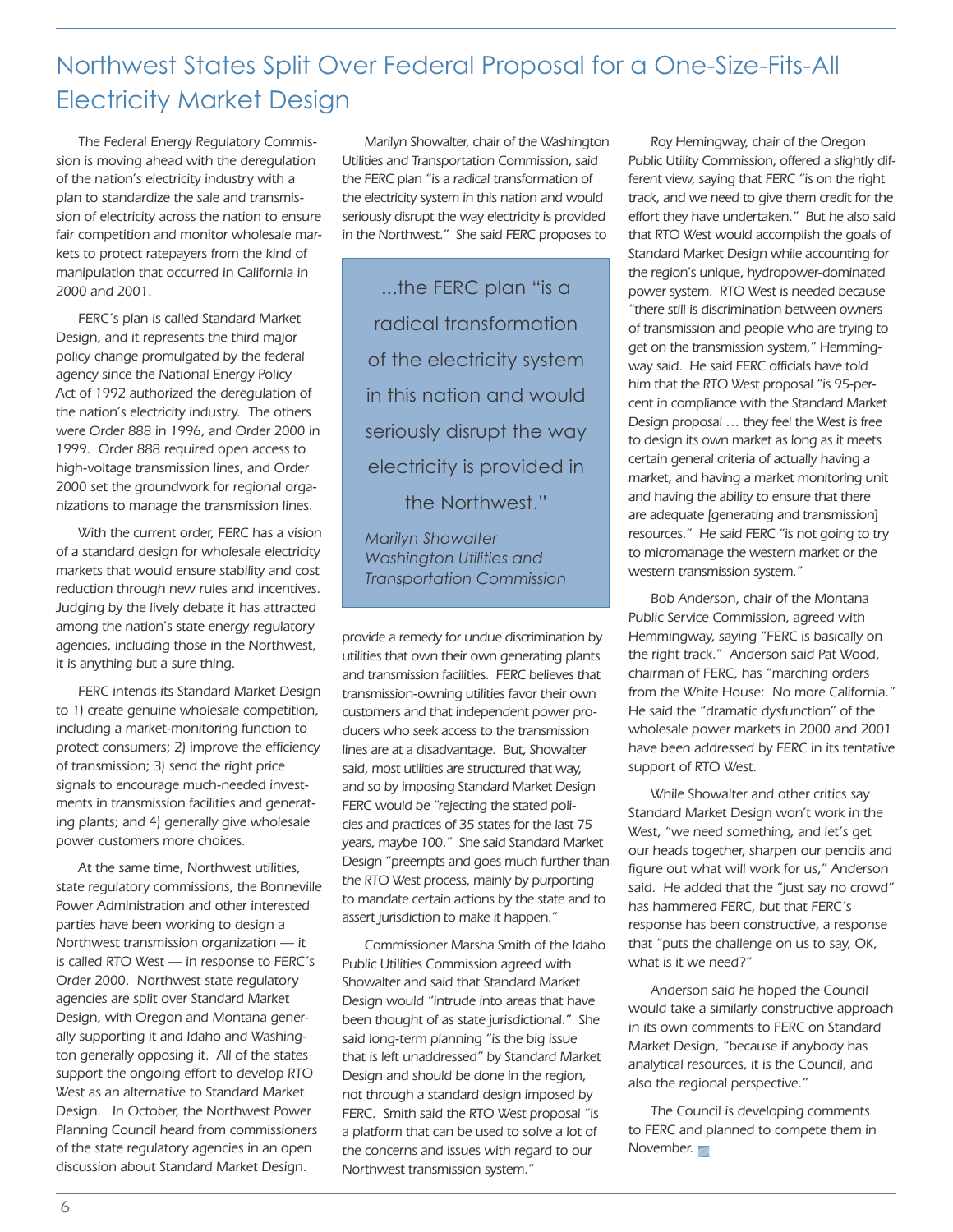### Fish and Wildlife Project Recommendations Complete First Full Round of Province-Level Reviews

n September, the Northwest Power Planning Council approved funding for the next three years for a number of projects intended to improve fish and wildlife survival in the Columbia River Basin from the mouth of the river to eastern Idaho and north to the British Columbia border. **International Contract Contract** 

Project sponsors, who include state and federal fish and wildlife agencies, Indian

tribes and private businesses, proposed the projects to implement the Council's Columbia River Basin Fish and Wildlife Program in five geographic areas of the basin known as ecological provinces. Each province has similar characteristics of climate, geographic features and fish and wildlife species.

The Council recommended the projects to the Bonneville Power Administration,

which funds the Council's fish and wildlife program. Funding will be for Fiscal Years 2003 through 2005.

Information about the projects is available on the Council's website, www.nwcouncil.org. Click on "Fish and Wildlife" and then "Province Review," and then click on the province. Here is a synopsis of the provinces and the budgets:

#### Columbia Cascade province

 This province is in north central Washington and includes the mainstem Columbia River between Wells and Chief Joseph dams, as well as tributaries including the Okanagon River. The Council recommended a two-part package of projects. The first part, which includes ongoing work and four new projects, totals \$4.2 million. Part Two consists of 12 projects that were rated high, but not as high as the projects in Part One. The Council recommended that the Part Two projects be funded from a portion of Bonneville's unallocated funds in its fish and wildlife budget, if that funding becomes available. The specific budget recommendations are: Fiscal Year 2003, \$4,206,006; Fiscal Year 2004, \$4,428,228; Fiscal Year 2005, \$3,947,912. The budgets for the Part Two projects are: Fiscal Year 2003, \$2,046,002; Fiscal Year 2004, \$3,414,357; and Fiscal Year 2005 \$2,265,115.

#### Lower Columbia and Estuary provinces

 These provinces are downstream of Bonneville Dam and include lower Columbia River tributaries. The border between the two provinces is at River Mile 34. The Council's recommended budget for the two provinces increases spending by about \$2 million per year, in recognition of the importance of the estuary in the life cycle of salmon and steelhead. About 85 percent of the funding would be for anadromous fish projects, and 15 percent would be for wildlife projects. The recommended budgets are: Fiscal Year 2003, \$8,976,828; Fiscal Year 2004, \$9,864,016; and Fiscal Year 2005, \$8,888,809.

#### Middle Snake provinces

This province includes the Snake River and its tributaries from Hells Canyon to Clover Creek. The base budget for the province, which is the amount of money necessary to continue the ongoing work, is \$2.3 million. The Council recommended the following budgets: Fiscal year 2003, \$2,328,517; 2004, \$2,616,071; and 2005, \$2,376,861.

### Upper Snake province

This province includes the Snake River and its tributaries above Clover Creek to the headwaters. The budget for projects recommended by the Council is \$1,018,458 for Fiscal Year 2003; \$1,033,550 for 2004; and \$1,062,765 for 2005.

## Public Hearing Schedule

The Northwest Power Act requires that the Council conduct public hearings on the draft mainstem amendments in each of the four Northwest states. The requirement is for at least one hearing in each state.

Hearings have been scheduled, as follows. Locations and times will be posted on the Council's website, www.nwcouncil.org.

| Idaho      | Council meeting, November 13-14, Coeur d'Alene |
|------------|------------------------------------------------|
| Montana    | Kalispell, December 3; Missoula, December 4    |
| Oregon     | Council meeting, December 10-11, Portland      |
| Washington | Council meeting, January 14-15, Vancouver      |

Additional hearings may be scheduled. Please check the Counci'ls website for updates, www.nwcouncil.org.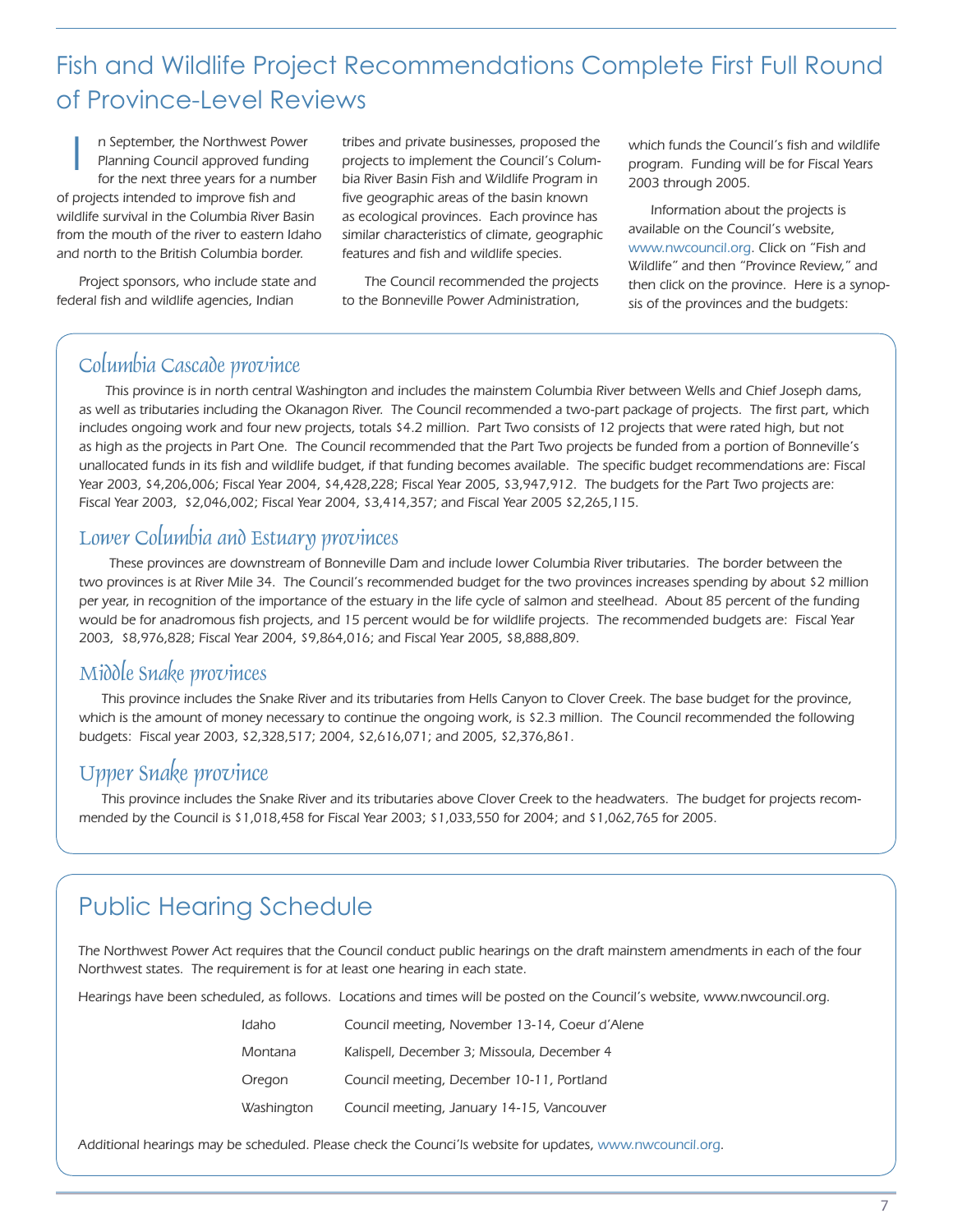### RAND Report on Region's Energy Future Lacks Northwest Information

 September 2002 report by the RAND Corporation that encourages the Northwest to build energy conservation and renewable resources to meet a portion of the future demand for electricity ignores the region's 22-year history of developing those resources and aggressive plans for doing so in the future, according to the Northwest Power Planning Council. A

The RAND report examined three different scenarios for diversifying the Northwest power supply by increasing reliance on energy conservation and renewable resources, particularly wind power. RAND concluded that increased reliance on conservation and renewables to 1) displace some new natural gas-fired power plants, 2) replace the energy that would be lost from breaching the four lower Snake River dams, or 3) serve the power needs of the region's direct-service industries (primarily, these are aluminum plants), would have no significant impact on the regional economy.

"The biggest disappointment I have is that they didn't talk to us," Council Chairman Larry Cassidy said. "RAND is a highly credible institution. RAND did not use the significant information contained in the Council's Northwest Power Plan regarding electricity demand forecasts, ranges of future fuel prices or the availability of cost-effective efficiency and generation resources. As a result, the report does not take into account the Pacific Northwest's history of aggressively pursuing efficiency and renewable resources."

Mark Bernstein of RAND, who discussed the study with Council members at their October meeting, said RAND "did take a look at what the region has done, but we did not include it, and we should have."

But he said RAND would not revise the report. "The report is finished as is, and it does what it says it does," he said.

In a November 12 letter to Steve Rattien, director of RAND Science and Technology, Cassidy said the Council does not dispute the basic conclusions of the report: That cost-effective energy efficiency improvements can be beneficial, that wind power can provide a hedge against high natural gas prices and that solar energy is too expensive at this time. Nor does the

Council dispute RAND's conclusion that the cost of breaching the four Snake River dams, estimated at \$1 billion, would not have a significant impact on the \$400 billion Northwest economy.

However, according to the Council's letter, "the fact that an action does not have a significant impact on the regional output or employment should not, in and of itself, justify adoption of such an action. Instead, we believe a decision to remove dams should be justified based on the potential benefits to salmon and other activities compared to the subregional costs of removing the dams and replacing the electricity supply, including the fact that the Bonneville Power Administration and its customers are likely to have to repay the

"The biggest disappointment I have is that they didn't talk to us,"

*Larry Cassidy Council Chair*

debt on the dams even if they are removed, a consideration that was omitted from the RAND report."

In the letter, the Council also noted a 2002 U.S. Army Corps of Engineers study that calculated the annual, regional economic impacts of removing the four dams. The Corps calculated annual impacts for one to three years following dam removal as \$272.4 million in business transactions, \$252.9 million in personal income and 2,290 jobs, and also identified negative socio-economic impacts at subregional levels.

"Removal of the four lower Snake River dams has an economic impact that may be small relative to the entire Northwest economy but relatively large compared to the estimated benefits," Cassidy said. "In addition, the economic effects are likely to be concentrated, and more significant, in some of the region's local economies."

The Council believes that a much more useful analysis would have resulted if RAND had adopted a more detailed approach to assessing the regional economic effects while also utilizing the best available regional and subregional information involving a broad spectrum of interests, Cassidy said.

The Council reviewed the RAND report after it was issued and determined that some of its conclusions are reasonable, but others are not, largely because it is based on a misinformed forecast of future regional energy needs. The forecast, produced by the federal Energy Information Administration (EIA), is flawed in several important aspects, including:

- The EIA predicts that the Northwest will develop 123 megawatts of wind generation by the year 2020, when in fact more than 400 megawatts of wind power already have been developed in the Northwest and permits have been issued for more than 600 more.
- The EIA forecast is silent on the future development of energy conservation, when in fact more than 1,600 megawatts of conservation already have been developed in the region and at least that much more is available and cost-effective, according to the Council.
- The EIA forecast also says the Northwest will need 10,000 new megawatts of natural gas-fired electricity by the year 2020, but the Council's forecast is for less than 7,000 new megawatts of gas-fired generation.

Cassidy said the RAND report's conclusion that 20 percent of the EIA's forecast of expected gas-fired generation could be replaced with cost-effective conservation or renewables is credible, and an interesting contribution to regional thinking about how to meet the future demand for power. But the Council had concerns with other parts of the RAND report. For example, RAND's conclusion that 5,000 megawatts of conservation is available in the region at a price between \$15 and \$30 per megawatt-hour is more than three times higher than the Council's highest estimate of cost-effective conservation potential. Bernstein said RAND's estimate was intended be "an upper limit" and was based on conservation investments in California, not the in Northwest.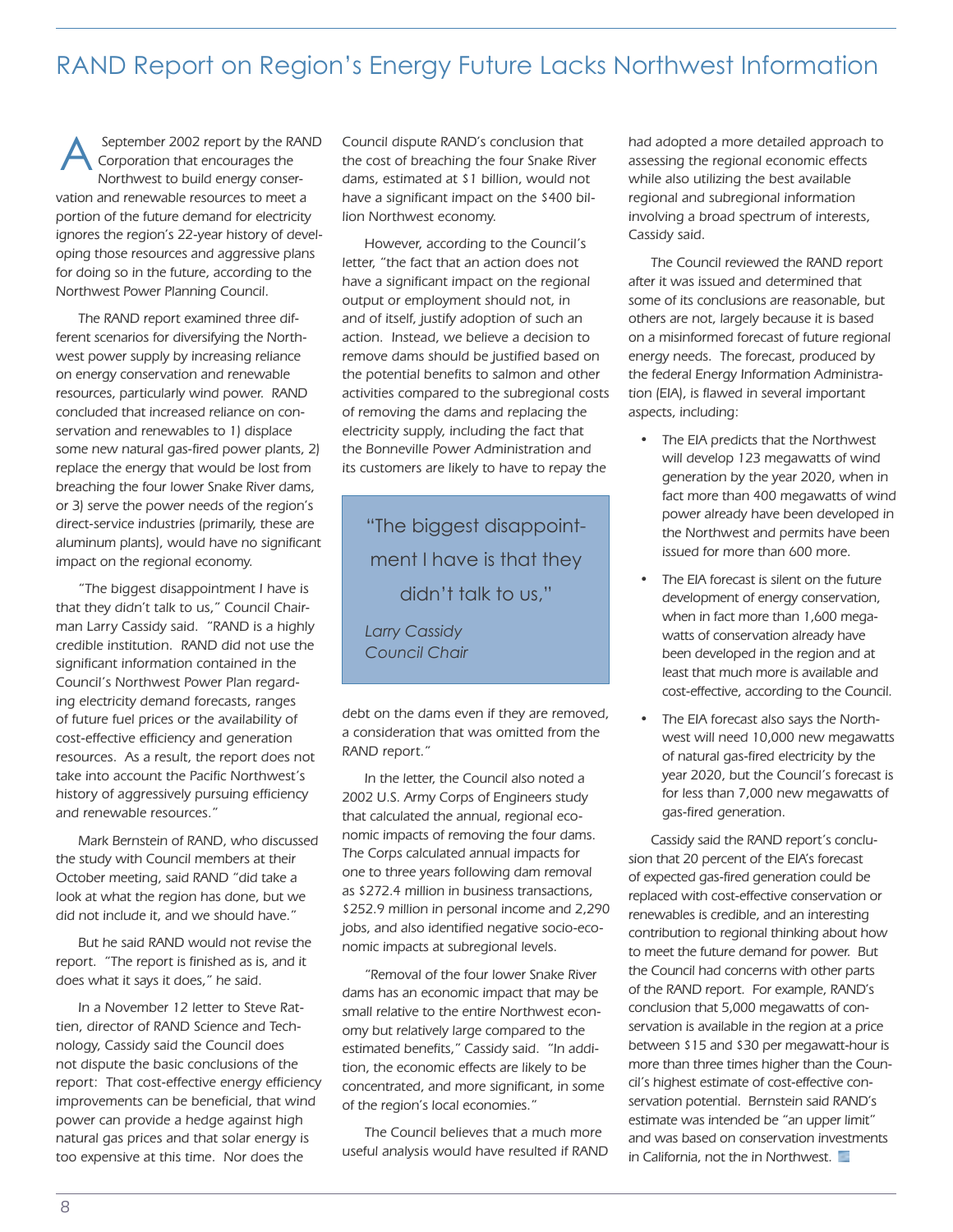# Success Stories – Flathead River

### The Hungry Horse Mitigation Program

he Hungry Horse Mitigation Program, sponsored by Montana Fish, Wildlife and Parks, began in 1992 to address fish losses associated with the construction and operation of Hungry Horse Dam. The dam isolated approximately 38 percent of the Flathead Lake drainage and changed the physical and biological characteristics of the lake and river. The program's goals are to restore and reconnect critical habitat, reduce the negative interactions between native and non-native fish, and improve dam operations for native trout recovery. T

The Flathead River system in Northeast Montana is a regional stronghold for migrating westslope cutthroat trout, part of Montana's natural heritage. Installation of the dam completely blocked fish migrations from Flathead Lake to the South Fork Flathead River upstream. In order to improve fish passage to critical spawning and rearing habitat, the program initiated several culvert replacement projects. These combined projects re-opened 16 percent of the available spawning and rearing habitat to migratory fishes in the reservoir system, and monitoring surveys have shown significant increases in adult and juvenile fish upstream of each passage improvement site. The program is also using innovative natural channel restoration techniques to improve native fish habitat throughout the upper Flathead River drainage. In one instance, improvements to Emery Creek included removing sections of a logging road that had distorted the natural meandering of the stream causing habitat degradation and creating barriers to fish migration. The improvements enhanced fish habitat and restored a two-mile section of channel to aid the spawning and rearing habitat for native trout.

Dam operations had also created unnatural flow and temperature fluctuations in the Flathead River downstream of Hungry Horse Dam. In 1996, a temperature control structure was installed on the dam to correct the problem. It allows dam operators to take water from the appropriate depth in the reservoir so the water flowing through



the dam turbines matches the natural, seasonal temperature pattern in the river. As a result, normal temperatures were restored in the Flathead River downstream of the dam which has helped to increase favorable stream and habitat conditions for fish.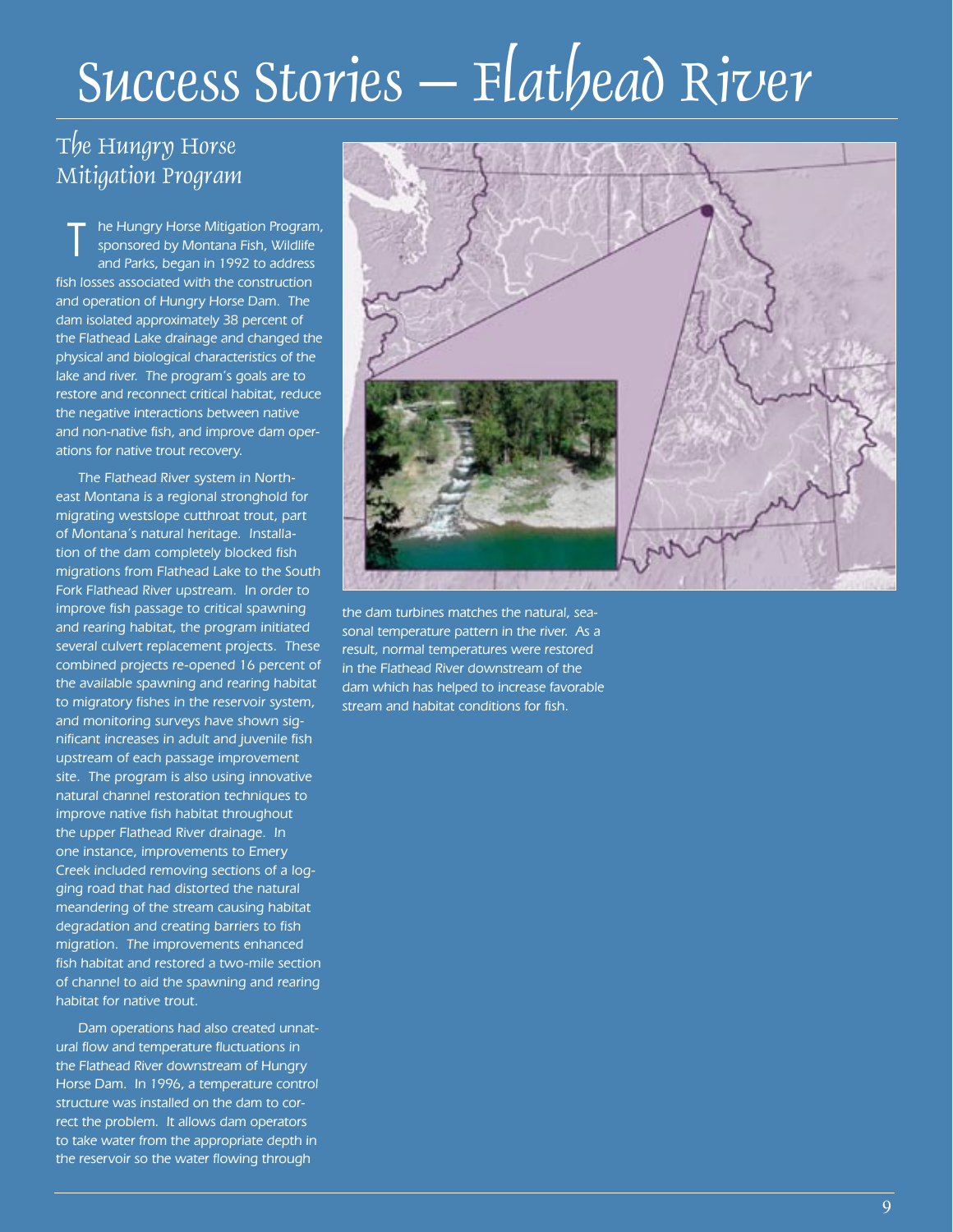# Council Decisions for 2002

#### (continued from previous page)

recommended by the Council totaled \$1,960,710, which was within the \$2 million set aside, by agreement with Bonneville, in the Council's program for funding innovative projects.

In September, Bonneville informed the Council that because of its current financial difficulties it would fund only the two top-ranked projects for a total of just under \$400,000. One is a systemwide research project and the other is a research project involving Snake River fall chinook salmon.

### Council Comments on the Biological Opinion Implementation Plans of Federal Agencies

#### September 2002

The Council approved comments to the U.S. Army Corps of Engineers, Bureau of Reclamation and Bonneville Power Administration on drafts of their one-year and five-year Biological Opinion implementation plans. The Council's comments focused on five broad themes: 1) The federal agencies should use the Council's provincial review process to select off-site mitigation projects that satisfy Biological Opinion requirements; 2) The agencies need to clarify how they will use subbasin plans to coordinate fish and wildlife recovery implementation in the region; 3) The federal agencies need to work within existing regional fish and wildlife mitigation and recovery processes; 4) The agencies should support existing state and tribal protocols as the foundation for a regionally integrated program of research, monitoring and evaluation; 5) The Council is concerned that the agencies are defining what should be the funding responsibilities of other entities without meaningful consultation with the Council; Bonneville then is using these definitions of responsibilities as reasons not to fund projects recommended by the Council.

### Project Recommendations in Five Ecological Provinces

#### September 2002

The Council completed the first full round of province-level fish and wildlife project reviews by recommending projects to Bonneville for funding during the next three years in five ecological provinces. The provinces are the Estuary, Lower Columbia, Columbia Cascade, Upper Snake and Middle Snake. Details of the recommended projects are reported elsewhere in this edition of the Council Quarterly.

# City of Yakima Water Intake Screen

#### September 2002

The Council recommended that Bonneville redirect \$324,000 from the Action Plan budget, which was intended to pay for projects to mitigate the impacts on salmon and steelhead from emergency hydropower operations during the drought of 2001, to pay for modifications to a fish diversion screen that is planned for installation on the municipal water intake for the city of Yakima, Washington.

# Contract for Subbasin Planning

#### October 2002

The Council approved a master contract with Bonneville to pay for subbasin planning for a period of two years. In developing the contract, Bonneville inserted language that asserted one purpose of subbasin planning is to "guide Bonneville's expenditures by giving priority to strategies for ESA recovery activities." Later, concerns were raised by upper

Columbia Indian tribes, the Intermountain Province Work Group, and others, that the language appeared to favor Bonneville's Endangered Species Act responsibilities over Bonneville's Northwest Power Act responsibilities to protect, mitigate and enhance all fish and wildlife affected by hydropower dams — including, but not limited to, ESAlisted species. Bonneville rewrote the language to state that subbasin plans will guide Bonneville's expenditures to avoid jeopardizing listed species and ensure progress toward their recovery while also satisfying Northwest Power Act requirements. In September, the Council approved this language change and invited public comments on it.

# Approval of Subbasin Planning Contracts

#### October 2002

The Council authorized Executive Director Steve Crow to negotiate 11 workplans for the completion of subbasin plans within the Washington Lower Columbia Fish Recovery Board's region. The subbasin workplans have the following projected costs: Washington Columbia Estuary, \$54, 004.13 (shared with Oregon); Grays River, 87,177.56; Elochoman River, \$162,061.94; Lower Columbia, \$66,561.94 (shared with Oregon); Cowlitz River, \$237,982.45; Kalama River, \$187,177.56; Lewis River, \$224,850.99; Washougal River, \$187,177.56; Wind River, \$187,177.56; Little White Salmon River, \$149,504.13; and Columbia Gorge, \$54,004.13 (shared with Oregon). The subbasin planning process is detailed in terms of assessment, inventory and the development of the management plan. The completion date is May 2004. The projected overall budget for funding subbasin planning in the 11 subbasins is \$1,350,000. The projected budget for statewide/provincial/tribal technical support for the assessment is \$347,680.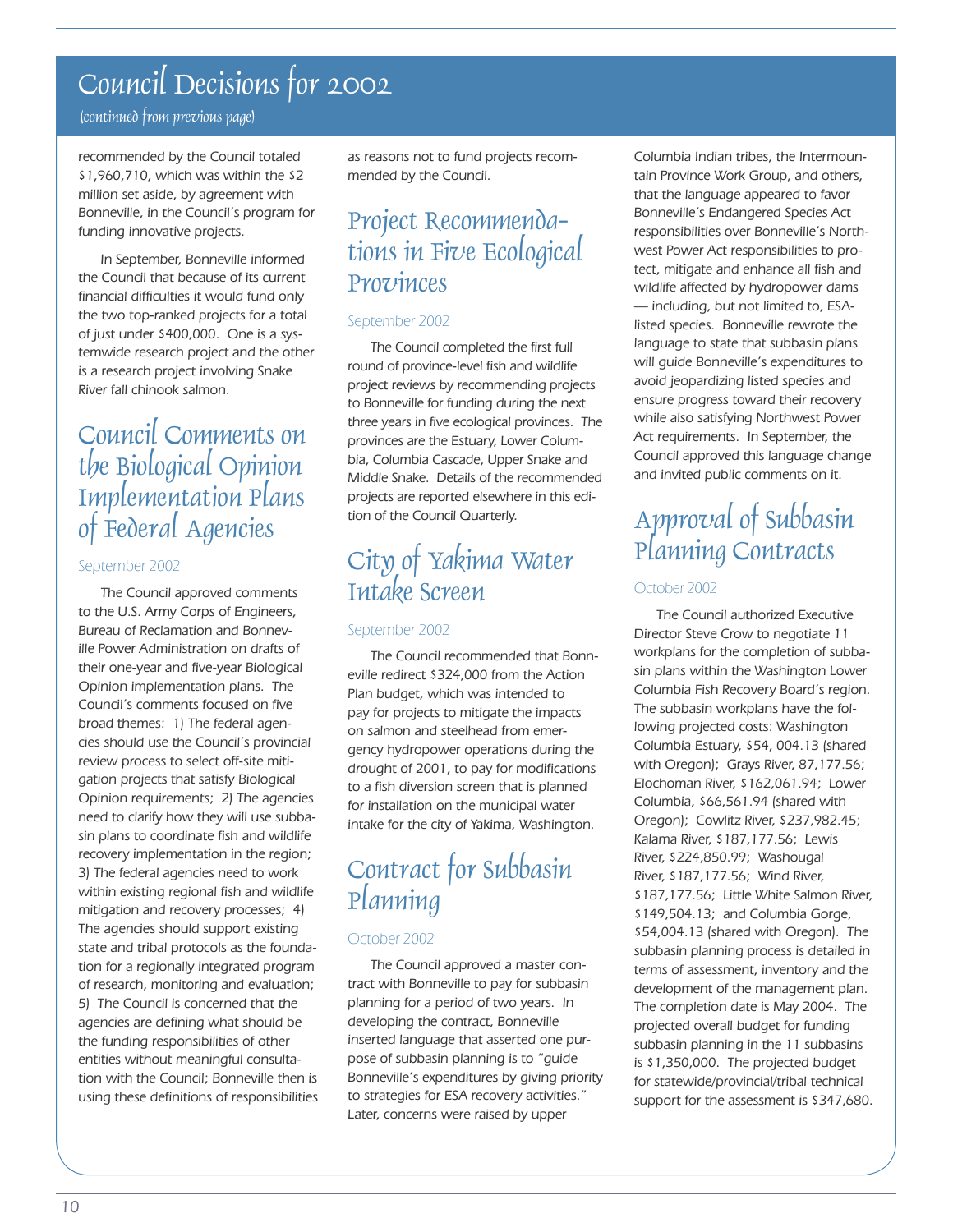# Calendar

|                                           | <b>Calendar of Council Meetings and Other Events</b> |              |                                                                                                                                                                                              |  |  |
|-------------------------------------------|------------------------------------------------------|--------------|----------------------------------------------------------------------------------------------------------------------------------------------------------------------------------------------|--|--|
|                                           | November 19                                          |              | Washington's Water Future: Implementing Watershed Solutions with Keynote Speaker The Honorable<br>Governor Gary Locke - Rhodes Center, Tacoma, Washington, contact Linda Hill, 360-757-1551. |  |  |
|                                           | November 20-22                                       |              | Oregon Watershed Enhancement Board (OWEB)/Oregon Association of Conservation Districts (OACD)<br>Listen to the Ripples Conference - Deschutes County Fair and Expo Center, Redmond, Oregon.  |  |  |
|                                           | December 3-5                                         |              | 53rd Annual Pacific Northwest Fish Culture Conference - Best Western Lakeway, Bellingham, Washington.                                                                                        |  |  |
|                                           | December 4-5                                         |              | Residential Heat Pump Water Technology Workshop - Northwest Power Planning Council Central Office,<br>Portland, Oregon.                                                                      |  |  |
|                                           | December 10-12                                       |              | Oregon Rural Electric Cooperative Association Annual Meeting - Embassy Suites Washington Square,<br>Tigard, Oregon.                                                                          |  |  |
|                                           | December                                             | $10 - 12$    | Northwest Power Planning Council Meeting - Central Offices, Portland, Oregon.                                                                                                                |  |  |
|                                           | December                                             | 12           | Public Power Council's 36th Annual Meeting - Sheraton at Airport, Portland, Oregon.                                                                                                          |  |  |
|                                           | December                                             | - 19         | Columbia River Inter-tribal Fish Commission (CRITFC) Commissioner's Meeting - CRITFC office, Portland,<br>Oregon, contact Sue Seven, 503-238-3561.                                           |  |  |
|                                           | January                                              | $13 - 17$    | Pacific Salmon Commission (PFC) Post-Season Meeting - Vancouver, British Columbia.                                                                                                           |  |  |
|                                           | January                                              | $14 - 15$    | Northwest Power Planning Council Meeting - Vancouver, Washington.                                                                                                                            |  |  |
|                                           | January                                              | 24-25, 30-31 | Columbia Watershed Salmon and the Endangered Species Act: Past, Present, and Future, Portland State<br>University, Executive Leadership Institute's Training Room.                           |  |  |
| <b>Calendar of Public Comment Periods</b> |                                                      |              |                                                                                                                                                                                              |  |  |
|                                           | November 29                                          |              | Deadline for submission of comments on Draft Fiscal Year 2002 Annual Report for Congress.<br>www.nwppc.org/library/2002/2002-10.htm.                                                         |  |  |
|                                           | January                                              | 10           | Deadline for submission of comments on Draft Mainstem Amendments to the Columbia Basin Fish and<br>Wildlife Program. www.nwppc.org/library/2002/2002-16.htm.                                 |  |  |

### The Council Begins Its Review of Basin Hatcheries

he Northwest Power Planning Council's review of artificial production facilities and programs in the Columbia River Basin is underway, with workshops now completed for the Columbia Gorge, Inter-Mountain, and Mountain Columbia provinces. The Artificial Production Review and Evaluation (APRE) will evaluate the purposes of anadromous and resident fish programs in the basin with the goal of improving their operations. The review is part of the implementation stage of the Council's Artificial Production Review, a report that outlined recommendations to reform hatchery practices. T

 The initial work of the review focuses on gathering information and data from the basin's hatchery operators, habitat managers, and harvest managers to help in understanding a particular program, what its purpose is, as well as acquiring basic hatchery

information. The data will be a common source for both the Council's review and NOAA Fisheries' draft Hatchery and Genetic



Artificial Production Review and Evaluation

Management Plans which will be used by the fisheries service and the U.S. Fish and Wildlife Service to assess the affects of artificial production programs on listed species.

"It's a challenging project, but we're making progress, and we are more or less on schedule in completing our workshops," according to Bruce Suzumoto, the Council's manager for this process.

Besides gathering information through the workshops, data collection is also being done directly by a team of contractors hired to interview hatchery operators. Approximately four months after a provincial workshop, a draft evaluation will be presented to the hatchery operators and fish and wildlife managers to get their feedback. The end product will be a report outlining the benefits and risks of each program along with a set of recommendations for improvement. The APRE will also provide accurate and complete hatchery

information that subbasin planners can use in the development of their subbasin plans.

The next provincial workshop will be the Columbia Plateau on October 22 and 23. The review is scheduled to conclude at the end of June 2003.